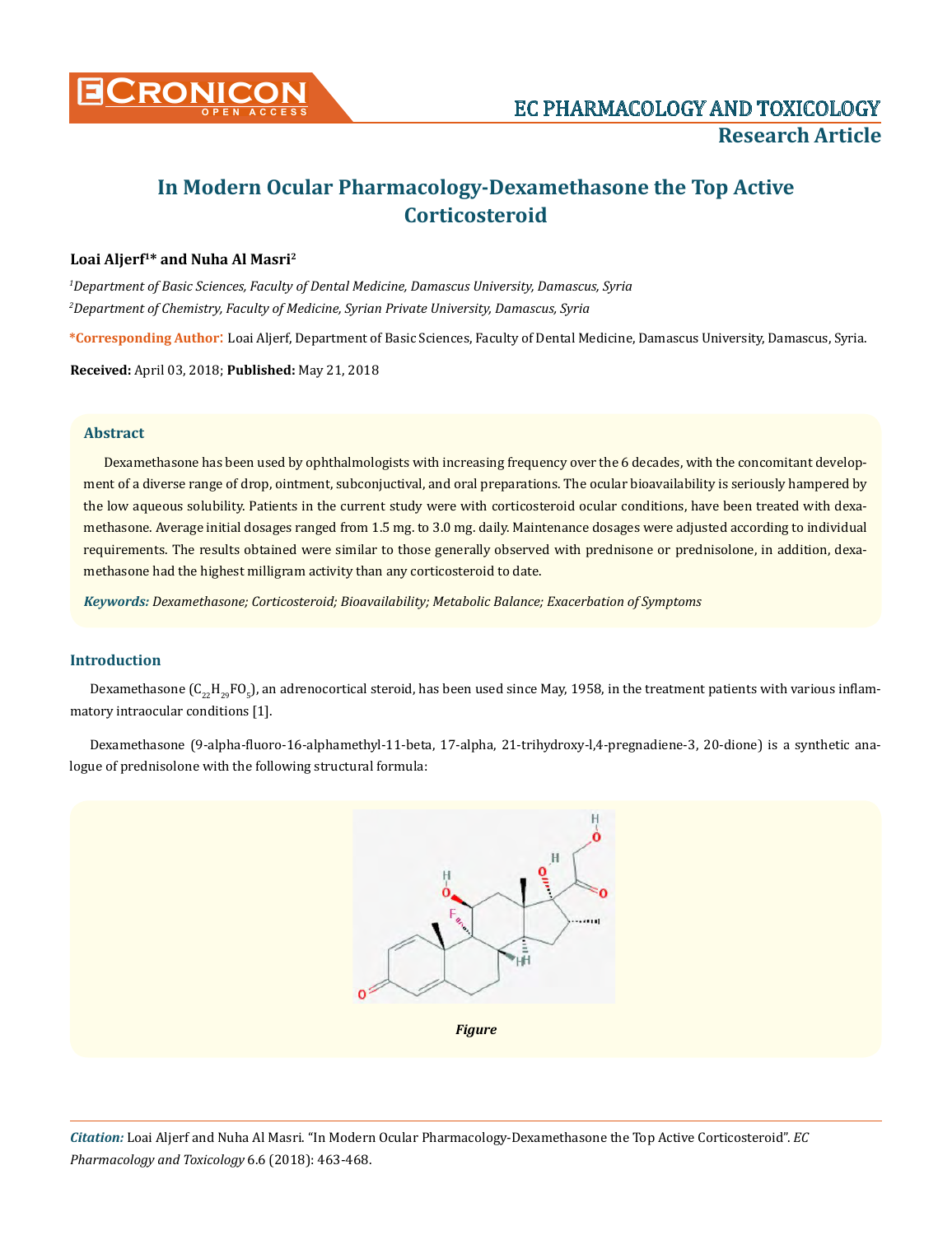Dexamethasone possesses a high degree of anti-inflammatory activity, approximately 6.5 times that of prednisone or prednisolone, and 30 to 40 times that of cortisone [2]. Its mineralocorticoid activity is much lower than that of cortisone, prednisone or prednisolone [3]. No sodium or water retention was seen with therapeutic dosages [4]. Metabolic balance studies have shown that animals on controlled and limited protein intake will exhibit nitrogen loss on exceedingly high dosage [5,6]; this has, however, not been demonstrated on dosages within the therapeutic range [7].

According to early reports, dexamethasone is said to have approximately six times the potency of prednisone or prednisolone, and 30 times that of cortisone [2]; certain of the undesirable side-effects seen with the earlier corticosteroids seem to be greatly decreased in incidence with dexamethasone [8].

Our preliminary observations in this study and in previous work [9] referred that the synthesis of dexamethasone, obtained by addition of a methyl radical at carbon 16 and a fluorine atom at carbon 9 of the prednisolone structure, constitutes a definite advance in the field of corticosteroid-responsive ocular conditions.

## **Methods**

## **Clinical evaluation**

Dexamethasone was given to 67 patients with corticosteroid-responsive ocular conditions. The therapeutic regimen was evenly introduced to the patients with relatively high initial dosages (up to 3.5 to 4.5 mg). However, the dosages were discontinued at the earliest possible time just in acute conditions, and gradually decreased to maintenance levels in chronic processes. So that, if the patient exhibited any sign of a flare-up, dosage was immediately increased until the exacerbation was under control.

## **Results and Discussion**

#### **Uveitis**

**Iridocyclitis:** Five patients with acute iridocyclitis were treated with dexamethasone, 1.6 to 3.0 mg daily, for periods ranging from five days to six weeks. All five responded satisfactorily, with no side-effects from the corticosteroid. In one of these cases the uveitis followed trauma and there was no delay in the absorption of the accompanying hyphema.

Seven patients (34  $\pm$  8 yrs; 74  $\pm$  11 kg) with recurrent anterior uveitis received dexamethasone, in initial dosages of 3.0 mg. daily, given in divided doses. The response was highly satisfactory in all seven cases. The longest period of treatment was four months.

**Choroiditis:** The diagnosis of choroiditis activity was occurred using direct fundus examination and blue-light fundus autofluorescence. Primary outcomes were the rate of disease control and functional changes at end of follow-up. Secondary outcomes were the incidence of injection-related adverse events.

As a result, three patients with acute choroiditis responded well to essentially the same dosage regimen as given to the preceding seven cases. One patient required treatment with dexamethasone for six weeks and another for three months. The third patient has had a fluctuating response; the outcome must be considered equivocal at this time.

Six patients with recurrent choroiditis, including two cases of choroiditis juxtapapillaris, responded dramatically to dexamethasone. In our experience choroiditis juxtapapillaris is usually a difficult disease to manage. The duration of therapy is generally longer than that required in lesions of similar appearance located in other areas of the choroid.

Four patients with long-standing chronic choroiditis received dexamethasone. In one of these cases vision was 8/200 at the initial examination, and the density of the vitreous membranes prevented examination of fundus detail. This patient failed to respond after a trial period of two months on dexamethasone, 4.0 mg daily. Another patient (male, 39 yrs; 84 kg) with myopia (7 dioptres) in both eyes

464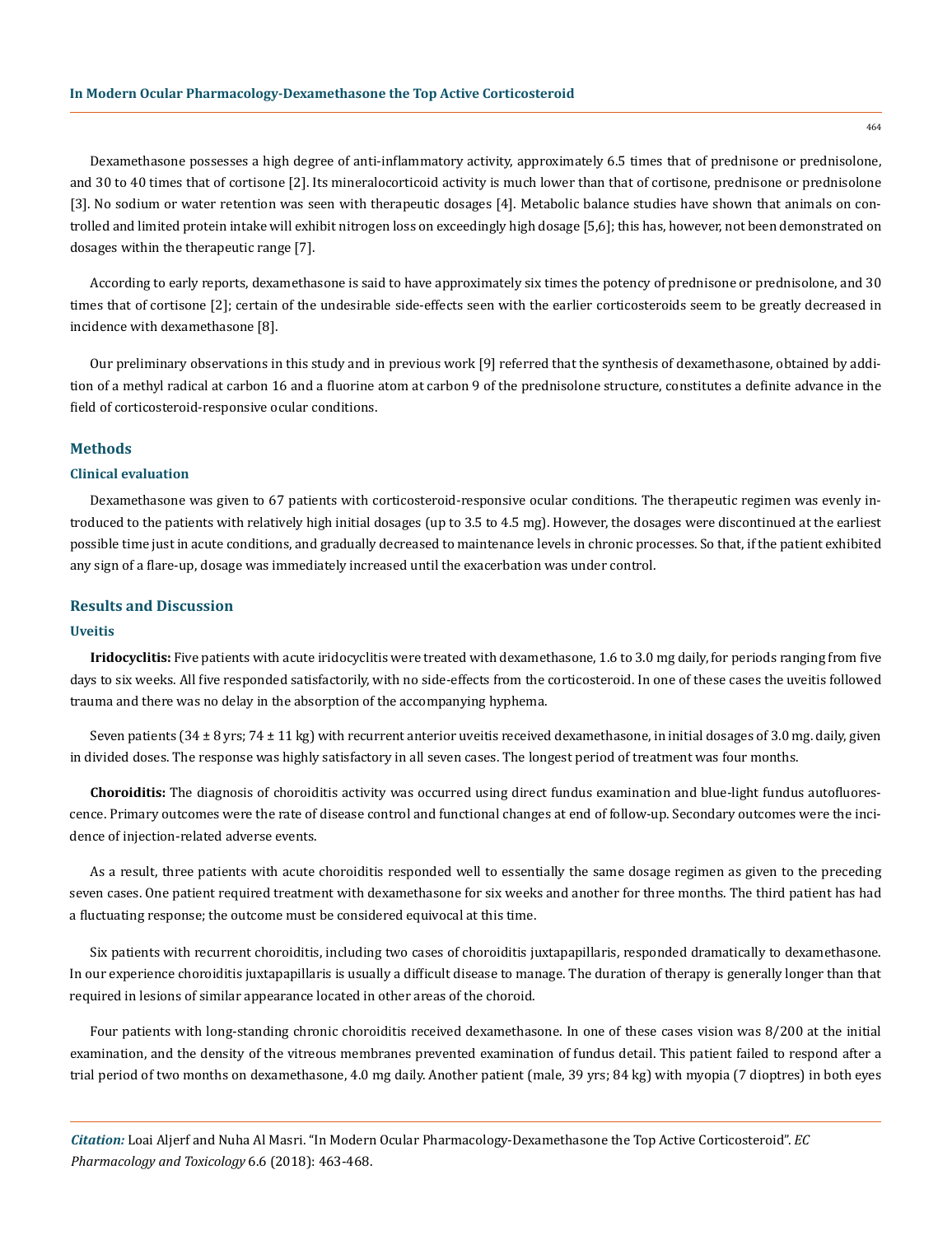465

sought medical attention for a 1-month history of paracental scotomas in his left eye. In addition, the patient had previously been on triamcinolone with a similar response, and then developed marked muscle weakness. However, under the specified treatment in this work, the patient responded initially with improvement of vision from 20/80 to 20/50, and then fluctuated irregularly. After approximately one month on dexamethasone, he again complained of muscle weakness, in milder degree. However, this reaction disappeared gradually. When the patient appeared to be responding satisfactorily, he developed new lesions and, despite all efforts, lost vision in the affected eye.

## **A difficult case**

The following case illustrates the management of an unusually difficult problem. M. O., a woman aged 71 years, was first seen on August 28, 2016, as a referral. She had had choroiditis in the left eye since April; she had been on prednisolone, 10 mg., since that time. Her vision in the affected eye was 20/80 with glasses. She exhibited considerable anterior and posterior uveitic reaction. There was a vague yellow area occupying most of the superior quadrant, and a similar area just above the macula. She was placed on prednisone, 40 mg daily; this dosage was slowly tapered down. Six weeks later she returned with vision of 20/200 and an exacerbation of symptoms. She had abruptly discontinued medication 48 hours before. The patient was hospitalized for three and one half weeks and placed on intravenous adrenocorticotropic hormone (ACTH) stimulation; vision improved to 20/70. She was discharged on prednisolone, 60 mg. daily; this dosage again was gradually tapered down to 25 mg daily. Five weeks later her vision was 20/80. She had a marked cushingoid syndrome and was given chlorothiazide orally and mercuhydrin sodium intramuscularly. She was instructed to keep her usage of salt to a minimum. This regimen controlled her water retention. Several subconjunctival injections of hydrocortisone were given at various times.

The patient returned after a month with deteriorated vision reached 20/200. She was then placed on 6-methyl-prednisolone, 24 mg daily. Seven weeks later her vision had improved to 20/60, and the lesions started to harden. When she complained of weakness, the dosage was slowly decreased. Six weeks later her vision was 20/70. She had lost 12 pounds but did not feel as weak as on the occasion of the last visit.

Two months later vision regressed to 20/200, with exacerbation of all findings. Therefore, the patient was introduced dexamethasone, 4.0 mg daily for one week. After that, the dosage was reduced by decrements of 0.5 mg weekly. Three weeks later vision had improved to 20/60, with the lesions again hardening.

On July 28, 2017, after three weeks of treatment though patient vision improved to 20/50, but, was complaining of chest pain. Dosage was then decreased to 1.0 mg. daily, by decrements of 0.5 mg, every two weeks. On September 16, 2017, vision still was 20/50, and the lesions were hard. On October 20<sup>th</sup>, dosage was reduced to 0.5 mg daily. On November 17<sup>th</sup> she was corrected to 20/40; it was felt that 20/40 was the maximum possible vision, since the lesion had affected the macula. In view of the improvement all medication was discontinued.

**Generalized uveitis:** A patient with severe, acute retinal periarteritis and generalized uveitis, and 20/80 vision, presented a hazy vitreous. He had been placed on prednisone, 30 mg daily, when first seen. The patient was transferred to dexamethasone, 3.0 mg daily, with excellent response within one week. The period of treatment was 10 weeks, and vision has improved to 20/20.

Twenty patients with chronic generalized uveitis were treated with dexamethasone. The uveitis was brought under excellent control in 18 of these cases; one patient developed marked edema, requiring transfer to an alternate corticoid, and another must be considered a failure at this time. Five patients developed edema in varying degrees. Water retention was controlled in most cases by administration of chlorothiazide, 500 mg once or twice daily or every other day. In the more severe reactions, intramuscular injection of mercury, 2.0 cc. every week or every other week, proved of great value.

It should be pointed out that the intensity and duration of treatment in chronic uveitis exceed those seen in most medical diseases, and that the probability of eliciting side effects is thus greatly increased.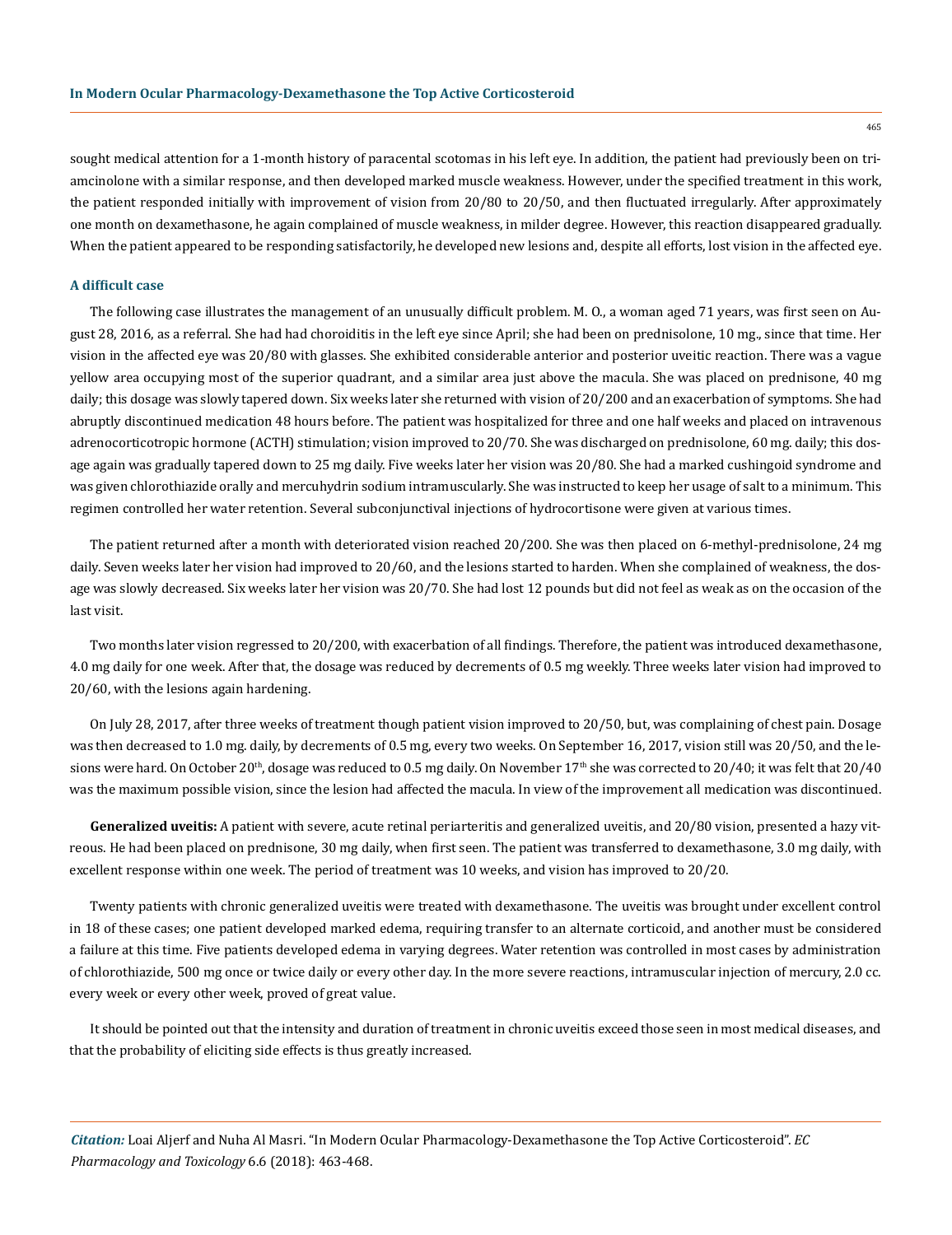#### **Neuritis**

A patient with an acute generalized uveitis and bilateral optic neuritis responded extremely well to dexamethasone, given for one month.

A woman patient with retrobulbar neuritis, whose vision had been reduced to hand movements, responded to dexamethasone within 48 hours. Treatment was continued for approximately two weeks when vision became normal. After discontinuation of treatment at the patient's request, there was a prompt relapse of vision to approximately 20/50. When dexamethasone was reinstituted there was again immediate and continued improvement to 20/15. Treatment was continued for an additional six weeks at lower dosage.

A patient with a chronic optic neuritis of one year's duration in one eye and of several months' duration in the other eye is responding quite well to dexamethasone, with marked improvement in vision and reduction of edema within the nerve.

## **Corneal transplant**

A patient, who underwent a 9-mm corneal transplant, had an intense postoperative reaction, including a severe uveitis; he was successfully managed on dexamethasone, given for a period of over two months.

#### **Coat's disease**

A patient with Coats' disease was treated for six weeks with dexamethasone. There was no improvement in his condition; none had been expected. Two other patients with burned out chronic uveitis were treated for approximately three months, with no improvement in vision.

#### **Behçet's syndrome**

A male patient with Behcet's syndrome, who shared in our published articles [9,10] had failed previously on prednisone and had been managed only on massive doses of ACTH (120 to 200 units daily), responded to dexamethasone, 4.0 mg daily in the same degree as to ACTH.

#### **Macular degeneration**

A patient with macular degeneration, consisting of white plaques and edema with marked loss of vision, had sudden diminution of vision with marked distortion and macular edema in his other eye. He responded dramatically to dexamethasone, 3.0 mg. daily, for one week. Improvement was reflected in disappearance of distortion and edema, and return of vision to 20/15. Treatment was continued at lower dosage for another two weeks. A similar improvement from 20/80 to 20/30 was obtained in a high myope's only seeing eye. The patient had a history of loss of vision over a period of three months, and had previously been given up as hopeless. It is assumed that macular edema was absorbed in both these cases. Since the underlying pathology is not influenced, the possibility of a future relapse cannot be ruled out. Three other cases with macular changes and edema failed to respond to several weeks of dexamethasone therapy.

#### **Herpes zoster**

A case of herpes zoster with keratitis and severe uveitis responded dramatically to dexamethasone in initial doses of 3.0 mg. daily. Systemic treatment was continued for only three weeks. Topical dexamethasone was applied to the eye and skin concomitantly and after cessation of systemic therapy.

#### **Glaucoma**

A woman patient with a quiescent chronic uveitis, who developed a wide-angle glaucoma which required filtering surgery, was managed successfully with dexamethasone, 3.0 mg. daily, during the period of surgical treatment.

466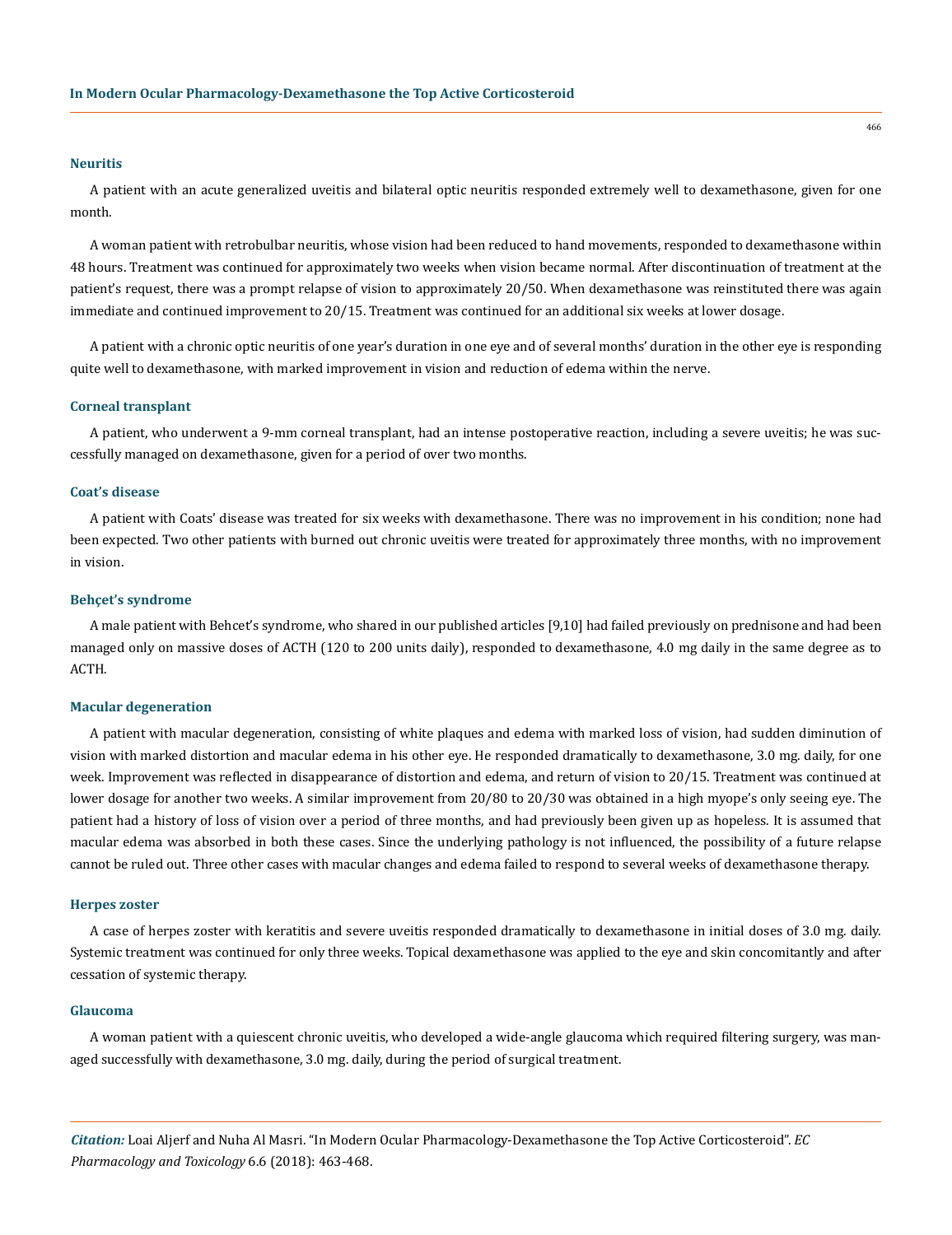## **Central serous retinopathy**

Three patients with central serous retinopathy were treated with dexamethasone. Duration of therapy was seven months in one, and four months in another. One of these patients had an excellent response, while the patient who had been under treatment for the longer period of time is, at this writing, only starting to respond. Because of the length of time involved, the question arises whether the response can be attributed to the therapy. The third patient failed to respond.

## **Disciform keratitis**

Two patients with disciform keratitis were treated successfully with dexamethasone. The initial dosage was 3.0 mg. daily. Topical dexamethasone was employed concomitantly.

## **Conclusions**

Dexamethasone proved to have the highest milligram activity of any corticosteroid which has been studied to date. Effective dosages are approximately one-tenth those of prednisone, prednisolone, 6-methylprednisolone, or triamcinolone, and one thirtieth those of cortisone. The only side-effects observed with dexamethasone in this series were edema in varying degrees and four cases of acne; this is particularly gratifying since, in ophthalmology, one is more likely to elicit side effects in view of the prolonged treatment at high dosage levels frequently required in chronic intraocular inflammations. However, there were no gastrointestinal ulcers or other significant gastrointestinal reactions; two patients complained of bloating. Consequently, dexamethasone proved to be an effective corticosteroid in the majority of cases. As is true with any steroid, its effect in some patients was no greater than that of previous corticoids, while in others the change to dexamethasone resulted in dramatic improvement. Consequently, dexamethasone is not the ultimate adrenocortical steroid, but in sharp, it represents a major step in ocular anti-inflammatory therapy.

## **Acknowledgement**

Many thanks for Dr. S. Darwich for his scientific assistance.

## **Bibliography**

- 1. Fredrickson DS., *et al*. "Inhibition of Adrenocortical Steroid Secretion by Dgr4-Cholestenone". Science 127.3300 (1958): 704-705.
- 2. [Carlson RH. "Dexamethasone vs. Prednisone in Acute Lymphoblastic Leukemia".](https://journals.lww.com/oncology-times/Fulltext/2016/07100/Dexamethasone_vs__Prednisone_in_Acute.3.aspx) *Oncology Times* 38.13 (2016): 7.
- 3. [Simoneaux R. "Lenalidomide/Dexamethasone With or Without Carfilzomib in Multiple Myeloma".](https://journals.lww.com/oncology-times/Fulltext/2018/03200/Lenalidomide_Dexamethasone_With_or_Without.3.aspx) *Oncology Times* 40.6 (2018): 9.
- 4. [Calvin RP. "Quiz Yourself on Dexamethasone and Dexamethasone Sodium Phosphate".](https://www.ncbi.nlm.nih.gov/pubmed/584775) *Journal of Neuroscience Nursing* 9.1 (1977): [41-42.](https://www.ncbi.nlm.nih.gov/pubmed/584775)
- 5. Nakamura H., *et al*[. "Dexamethasone Fails to Produce Antipyretic and Analgesic Actions in Experimental Animals".](https://www.ncbi.nlm.nih.gov/pubmed/3878073) *Agents and Actions*  [16.6 \(1985\): 542-547.](https://www.ncbi.nlm.nih.gov/pubmed/3878073)
- 6. [Volonté C. "Dexamethasone Abolishes the Activation by Nerve Growth Factor of Protein Kinase N: Effects of Nerve Growth Factor and](https://www.ncbi.nlm.nih.gov/pubmed/8264951) [Dexamethasone on Protein Kinase N".](https://www.ncbi.nlm.nih.gov/pubmed/8264951) *Neuroscience Letters* 159.1-2 (1993): 119-122.
- 7. Pieretti S., *et al*. "Central Interaction Between Dexamethasone and Morphine Effects in Animals". *European Journal of Pharmacology* 183.3 (1990): 973.
- 8. [Garg RK and Malhotra HS. "PO07-MO-01 Corticosteroids \(Dexamethasone versus Intravenous Methylprednisolone\) in Patients with](https://www.jns-journal.com/article/S0022-510X(09)70706-3/abstract) Tuberculous Meningitis: A Pilot Study". *[Journal of the Neurological Sciences](https://www.jns-journal.com/article/S0022-510X(09)70706-3/abstract)* 285.1 (2009): S184.

*Citation:* Loai Aljerf and Nuha Al Masri. "In Modern Ocular Pharmacology-Dexamethasone the Top Active Corticosteroid". *EC Pharmacology and Toxicology* 6.6 (2018): 463-468.

467